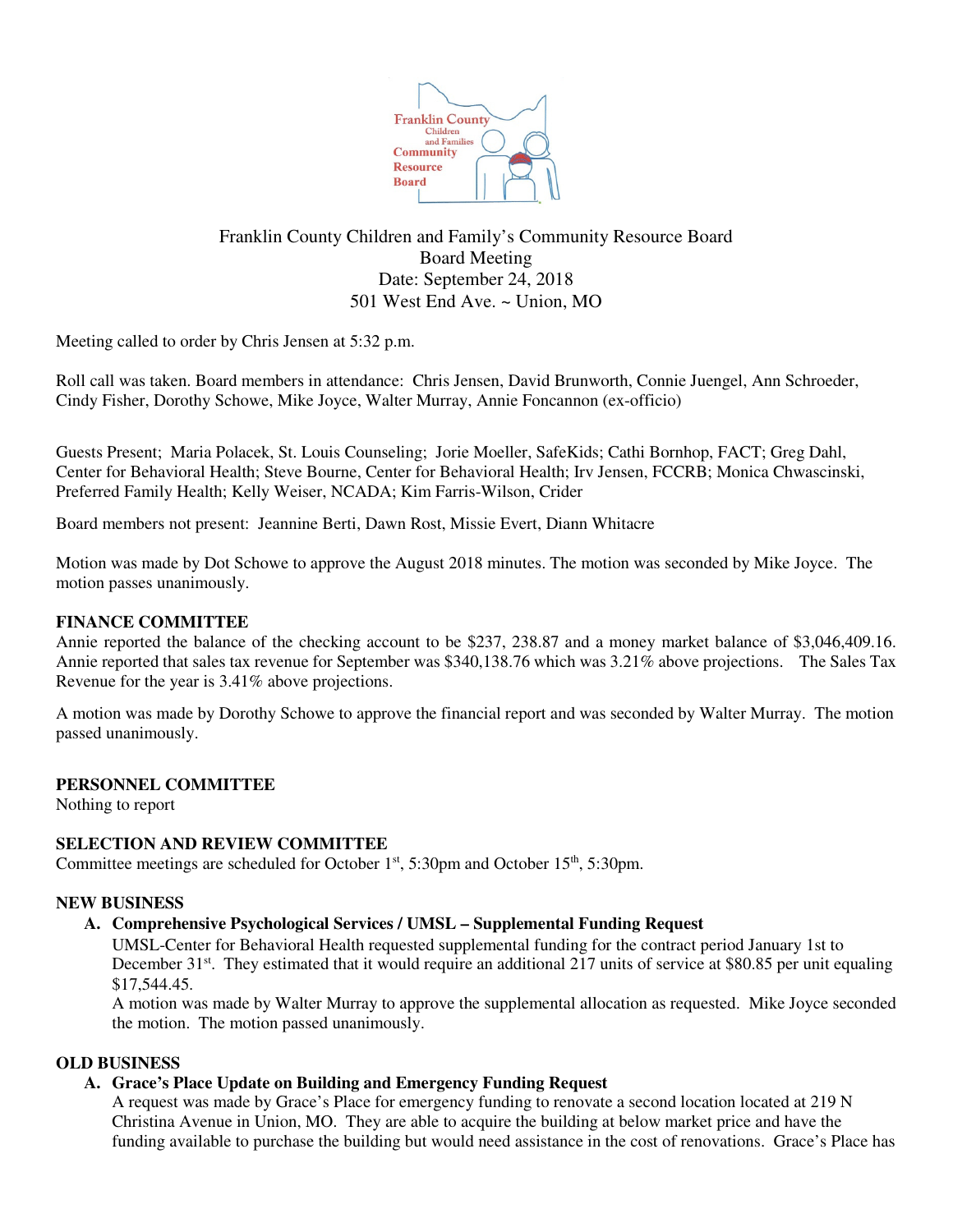been steadily growing and it has been noted that a location in Union would be beneficial by allowing better access to the communities situated along Interstate 44.

A motion was made by Walter Murray to write a letter of commitment of up to \$172,000.00 depending on the funding options that become available including NAP credits. In addition, a deed of trust would need to be secured on the property naming the FCCRB. The motion was seconded by Ann Schroeder. The motion passed unanimously with Chris Jensen abstaining from voting.

### B. **Update from Irv Jensen on Workforce Development Findings**

Irv reported on the current action steps being taken. He is working with interested higher education groups to explore the creation of an MSW degree program to be offered in Franklin County. He is working to establish a Franklin County Human Services Professional Facebook Group. This will be a closed group and will be promoted and monitored. This group would be open to all Franklin County workers in the field of human and social services to provide a method of communication among peers. Members are welcome to share ideas, experiences, resources, advice for the sake of personal professional development and shared professional interest. This group would also provide a platform to support networking opportunities, address issues related to teaching, counseling and social work and provide viable solutions, engage in healthy discussions/conversations, post job announcements, share upcoming conferences/workshops & CE opportunities.

Additional steps under consideration to continue and increase communications with the public concerning the growing demand in the human services sector include: Promoting (developing where needed) internship or job shadowing programs in a variety of human/social services settings for high school and college students and potentially creating a fund or scholarship program for student interested in human services. All agree that Foundations for Franklin County (with appropriate improvements) would be the ideal choice to manage these efforts in the future.

## **EXECUTIVE DIRECTOR'S REPORT**

### **A. Franklin County System of Care – Fall Institute**

The Franklin County Fall Institute will be held Friday November 2<sup>nd</sup> at Trinity Presbyterian in Union. Mike Joyce is securing the location. The institute will be having 3 sessions with 5 breakout topics to choose from including Self-Regulation /Time in Box, Brain Based Strategies using Conscious Discipline, Protective Factors, Using Strengths to Change Behavior, and Internet Safety and Trafficking presented by the FC Sherriff's Department.

### **B. Partnership with Library**

Annie has met with Scenic Regional Library in regards to creating a Patnership with the Franklin County Cares Trauma Informed Community effort and the Franklin County System of Care. The Library has agreed to obtain, label and catalogue books that are recommended through Franklin County Cares. They have also agreed to host a series of classes which include Trauma 101, Stewards of Children, Self-Regulation, to name a few. Details are still being worked out. It is the desire of all involved to begin at the start of 2019.

### **C. CIT – Presentation on Human Trafficking**

Annie reported that she recently trained CIT officers on human trafficking and its effects on youth.

### **ANNOUNCEMENTS**

### **CLOSED SESSION**

A motion was made by Dorothy Schowe to go into closed session pursuant to RSMo 610.021 Section 12 of the Franklin County Children and Families Community Resource Board. The purpose of which is to evaluate request for funding and make determinations on future contracts for services and Section 2 Leasing, purchase or sale of real estate by a public governmental body where public knowledge of the transaction might adversely affect the legal consideration therefor. Motion was seconded by Mike Joyce. Roll call vote was taken. Cindy Fisher- YEA, Mike Joyce- YEA, Connie Juengel-YEA, Chris Jensen- YEA, David Brunworth- YEA, Dorothy Schowe-YEA, Ann Schroeder-YEA, Walter Murray-YEA,